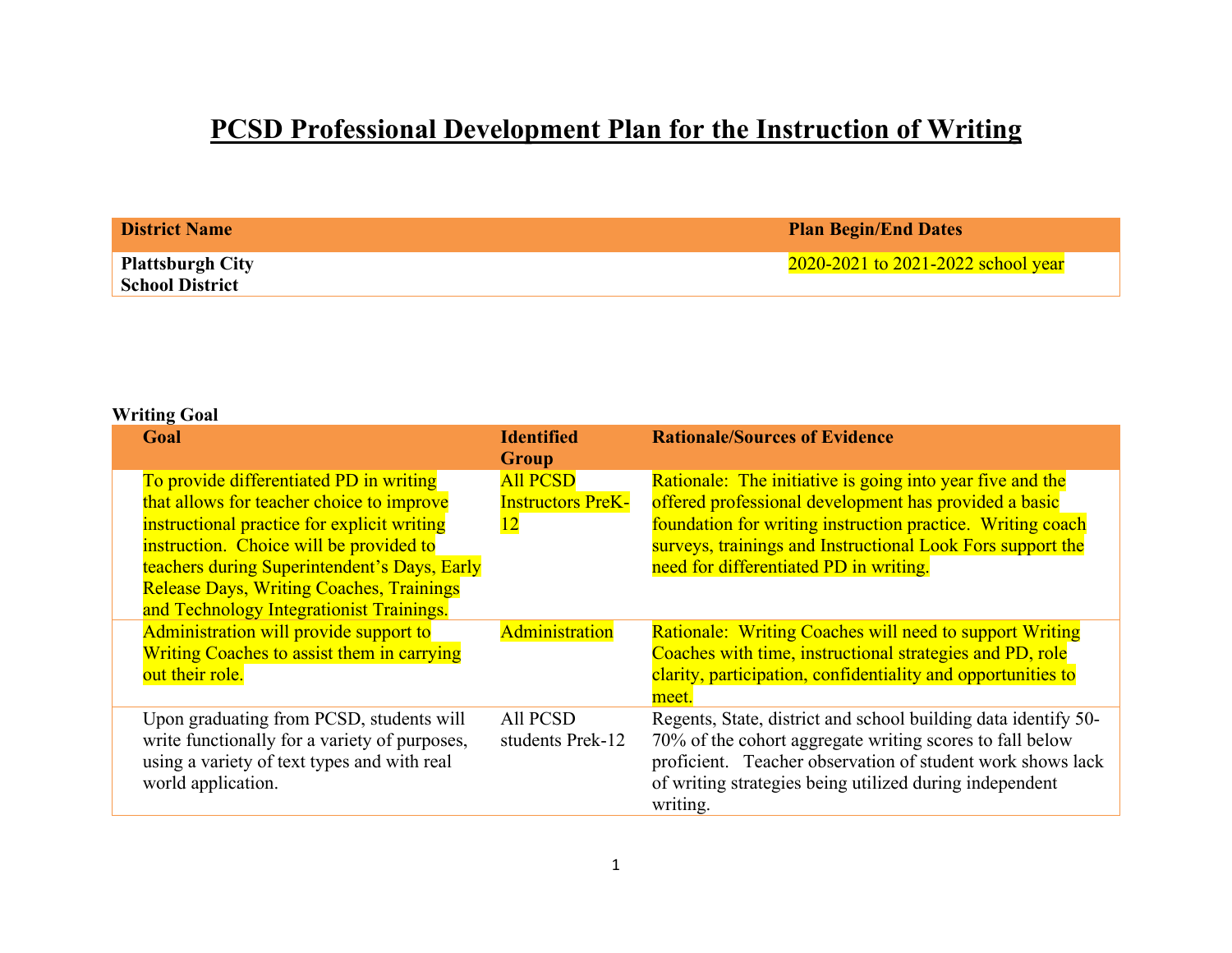| <b>Professional Learning Activities</b> |                    |                                                                                                                                                                       |                                                       |                                                                  |                                                                                                            |
|-----------------------------------------|--------------------|-----------------------------------------------------------------------------------------------------------------------------------------------------------------------|-------------------------------------------------------|------------------------------------------------------------------|------------------------------------------------------------------------------------------------------------|
| <b>Level</b>                            | <b>School Year</b> | <b>Activity</b>                                                                                                                                                       | <b>Frequency</b>                                      | <b>Responsible Group</b>                                         | <b>Time of Day</b>                                                                                         |
| <b>District-wide</b>                    | 2020-2021          | How to get students<br>unstuck? PD that<br>assists with idea<br>generation for<br>students.                                                                           | One or two times in<br>the first half of the<br>year. | Coaches,<br>Administration,<br><b>Literacy Committee</b>         | Faculty meeting,<br><b>Grade Level</b><br>meetings,<br>Department<br>Meetings,<br>Coaching<br>Interactions |
| District-wide                           | 2020-2021          | Purpose of writing $-$<br>PD that identifies the<br>purpose behind<br>writing tasks: craft of<br>writing, technical<br>writing, analytical<br>writing.                | One or two times in<br>the first half of the<br>year. | Writing Coaches,<br>Administration,<br>Literacy Committee        | Faculty meeting,<br>Grade Level<br>meetings,<br>Department<br>Meetings,<br>Coaching<br>Interactions        |
| <b>District-wide</b>                    | 2020-2021          | Coaching versus<br>Judgement $-$ PD that<br>demonstrates for<br>teachers how to<br>provide feedback to<br>students to improve<br>their writing.                       | One or two times in<br>the first half of the<br>year. | Writing Coaches,<br>Administration,<br><b>Literacy Committee</b> | Faculty meeting,<br><b>Grade Level</b><br>meetings,<br>Department<br>Meetings,<br>Coaching<br>Interactions |
| District-wide                           | 2020-2022          | Different ways to<br>model and model the<br>modeling. PD will<br>share a number of<br>ways to model for<br>students and allow<br>teachers to "see"<br>modeling occur. | Ongoing                                               | Dr. Lori Elliott,<br>Writing Coaches,<br>Literacy Committee      | Superintendent's<br>Day, Early<br>Release,<br>Intentional<br>Coaching Time                                 |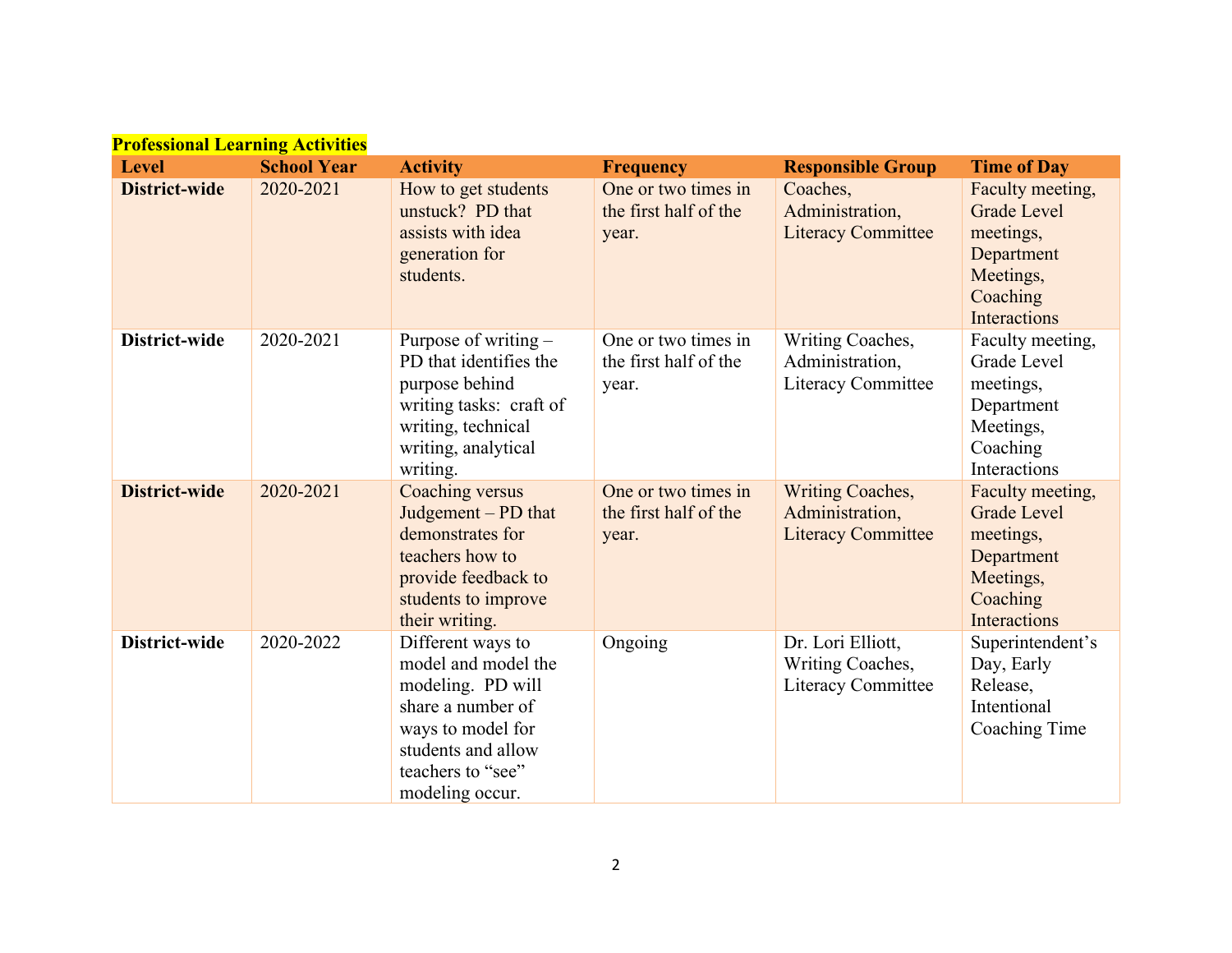| District-wide     | 2020-2022 | Work smarter not<br>harder. PD that will<br>use technology<br>integration to achieve<br>writing goals.                                                                                                     | Ongoing                                         | Technology<br>Integrationists                                                                        | Superintendent's<br>Day and Early<br>Release                                |
|-------------------|-----------|------------------------------------------------------------------------------------------------------------------------------------------------------------------------------------------------------------|-------------------------------------------------|------------------------------------------------------------------------------------------------------|-----------------------------------------------------------------------------|
| <b>Elementary</b> | 2020-2022 | Writer's Workshop<br><b>Basics</b>                                                                                                                                                                         | One offering in the<br>beginning of the<br>year | <b>Writing Coaches</b>                                                                               | Intentional<br>Coaching Time                                                |
| District-wide     | 2021-2022 | Collaborative<br>Collegial<br>$Conversions - PD$<br>facilitates collegial<br>conversation about<br>students writing $-$<br>strengths and<br>challenges and how do<br>we learn from student<br>performance. | Ongoing                                         | Dr. Lori Elliott,<br><b>Writing Coaches,</b><br>Literacy Committee,<br>Technology<br>Integrationists | Superintendent's<br>Day and Early<br>Release and<br>Virtual<br>Conferencing |

#### **District Writing Expectations for Modeling and Frequency**

#### **Modeling**

#### Elementary Expectation:

- Modeling happens every day

#### Secondary Expectations:

- Situational modeling should occur based on type of writing. Look for opportunities in courses of study to embed different forms of writing and use modeling. Model with every new text type you teach. Model the components of the text type.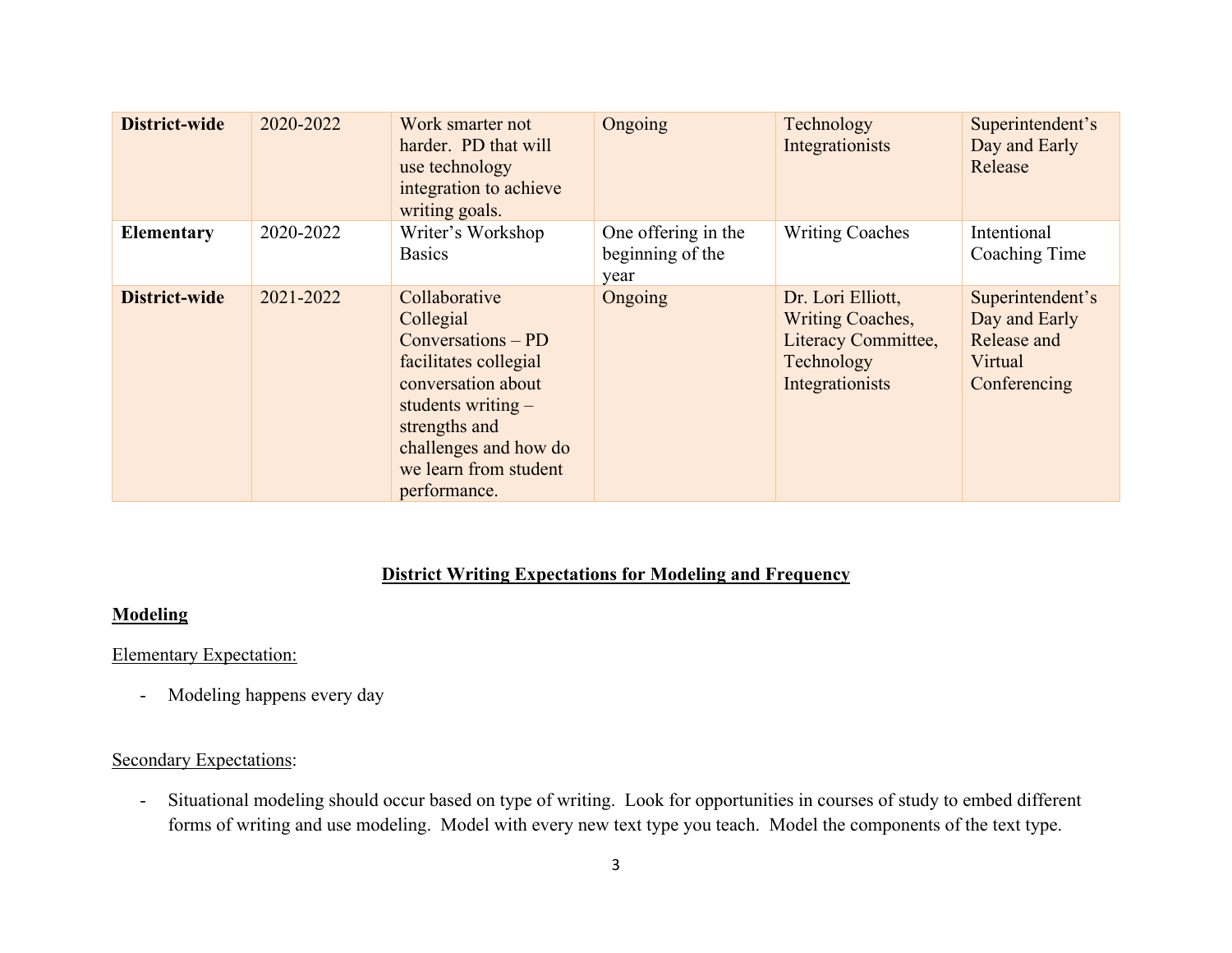**Frequency** – how often is writing occurring in our instruction.

Elementary Expectation:

- Writer's Workshop happens every day. Content specific writing (Social Studies and Science) can be part of Writer's Workshop. Writer's Workshop includes shared, guided and independent writing (not all have to occur every day).

Secondary Expectations (English, Math, Sciences, Social Studies):

- Embed a writing task into your content area every week. Examples could include:

**Long Term Tasks:** research papers, essays, narrative writing, exposition, argument essays, resumes, cover letters, etc.

**Short Term Tasks:** posters, reflecting facts about a topic, timelines, exit tickets, brochures, comic strip, postcard, chart, etc.

*\*NOTE: All other content specific classrooms (Music, Business, Library, Art, Technology, LOTE, PE, etc.) and Elementary Special Areas should have evidence of writing happening quarterly. There should be evidence of a wide variety of text types.*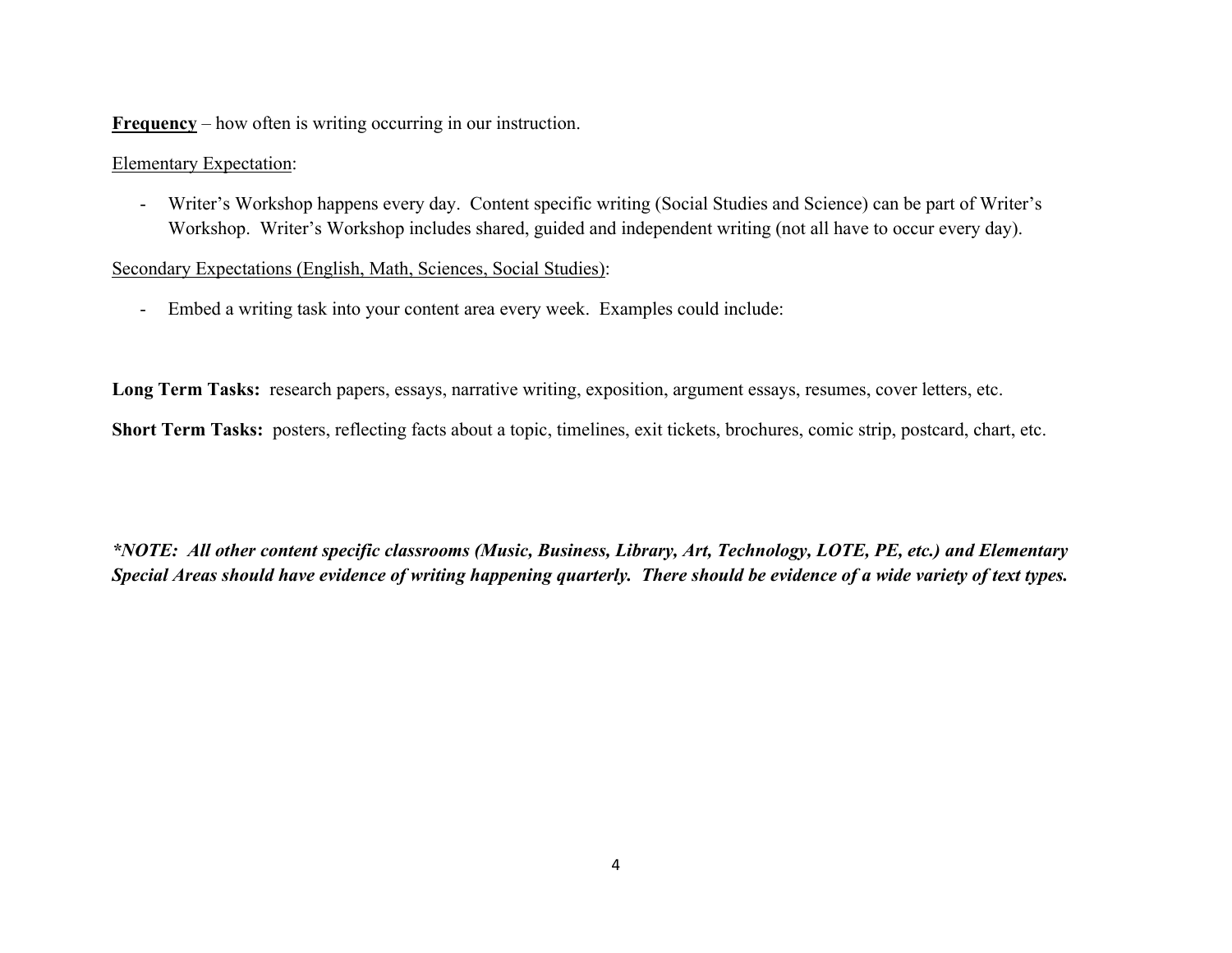# **Appendix**

### **Writing the Range: What Kinds of Texts Should We Consider Writing?**

The decision about the types of writing you might do with students and ask them to do on their own might, in part, be based on the kinds of writing students will be doing in the future

| If I teach                | Students might write                                                                                                                                                                                                                                |
|---------------------------|-----------------------------------------------------------------------------------------------------------------------------------------------------------------------------------------------------------------------------------------------------|
| Music                     | Biographies of period composers, current event articles about contemporary<br>musicians, procedural texts on how to play an instrument                                                                                                              |
| <b>Business</b>           | Articles from business journals or the business section of newspapers, classified<br>ads, career specific texts, flow-charts, contracts, memos                                                                                                      |
| Art                       | Biographies or period artists, current articles about art events, brochures from<br>museum exhibits, art supply catalogs, museum publications, how-to pieces                                                                                        |
| Technology                | Computer manuals, coding directions, software or device-specific user-guides,<br>spread-sheets, any digital text, info-graphics                                                                                                                     |
| Geography                 | Maps, map keys, atlases, travel brochures, almanacs, texts about cultural<br>celebrations, flash cards                                                                                                                                              |
| <b>Physical Education</b> | Health magazines, nutrition panels, exercise guidelines, current news articles,<br>medical studies, game instructions, exercise posters, guides for healthy eating or<br>exercise routines                                                          |
| Social Sciences           | Period biographies, letters, diary entries, and news articles, true stories, census<br>records, historic documents, magazine such as National Geographic, speeches,<br>timelines, analysis of policy, editorials                                    |
| <b>Sciences</b>           | Journal articles, magazine articles, diagrams, charts, websites devoted to specific<br>studies, experiment procedures, magazine such as National Geographic, flash<br>cards, texts about inventors, abstracts, summaries, lab reposts, observations |